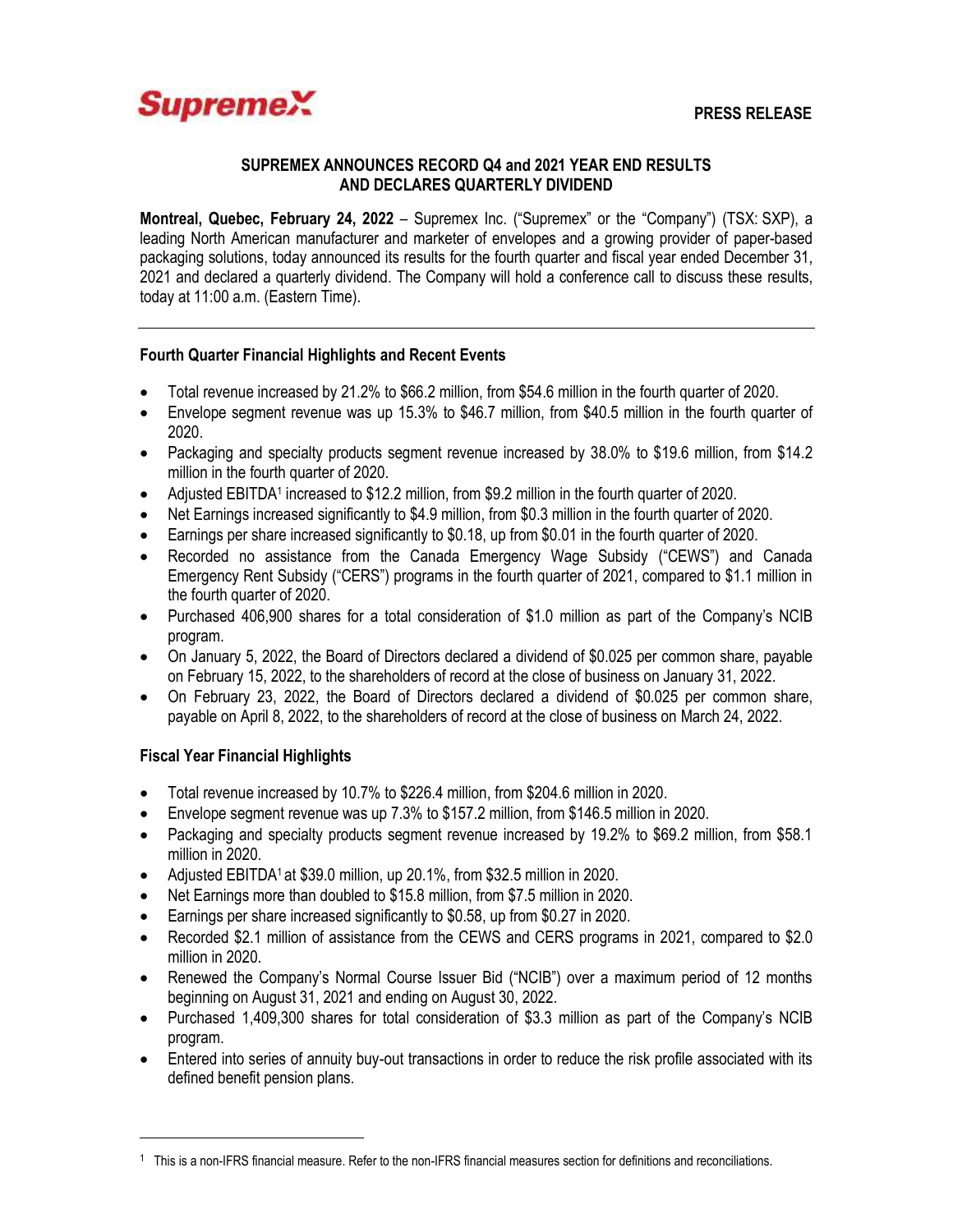- Acquired Vista Graphic Communications, LLC, ("Vista") a print and folding carton supplier that brings the Company's manufacturing closer to its American e-commerce packaging customers.
- Appointed Joe Baglione to the newly created position of President, Envelope, effective November 15, 2021.
- Appointed Mary Chronopoulos to the position of CFO and Corporate Secretary, effective May 31, 2021.

"We finished the year on a very strong note with our top line reaching a historic record of \$226 million. Yearover-year, revenue was up over 10% and net earnings more than doubled. All of our lines of business contributed to this improved performance. We are reaping the benefits of the foundational work laid in the past few years, successfully implementing our cost optimization plan and leveraging our strong supply chain and resilient workforce," said Stewart Emerson, President & CEO, Supremex.

"In 2021, we generated \$26 million of free cash flow, which we used to deleverage the balance sheet, make the Vista acquisition, invest in the growth of the business and provide a return to shareholders in the form of share repurchases. More recently, we also announced the reinstatement of the quarterly dividend.

We anticipate our revenue to increase further next year and our profitability to remain strong, particularly in the back half of the year. While we were successful at overcoming supply chain challenges in the fourth quarter, we believe many of these issues will persist in the first half of the year. Priorities for fiscal 2022 will be to manage current supply chain industry issues, execute the Town Mount Royal plant move with minimal disruptions to operations, continue to focus on operational efficiencies and accelerate the search for strategic acquisitions in packaging," concluded Mr. Emerson.

### **Financial Highlights**

*(in thousands of dollars, except for per share amounts and margins)*

|                                                | Three-month periods<br>ended December 31 |        | <b>Twelve-month periods</b><br>ended December 31 |         |  |
|------------------------------------------------|------------------------------------------|--------|--------------------------------------------------|---------|--|
|                                                | 2021<br>2020                             |        | 2021                                             | 2020    |  |
| <b>Statement of Earnings</b>                   |                                          |        |                                                  |         |  |
| Revenue                                        | 66,203                                   | 54,636 | 226,430                                          | 204,604 |  |
| Operating earnings                             | 6,819                                    | 960    | 23,279                                           | 13,357  |  |
| Adjusted EBITDA <sup>(1)</sup>                 | 12,218                                   | 9,206  | 39,042                                           | 32,504  |  |
| Adjusted EBITDA margin(1)                      | 18.5%                                    | 16.9%  | 17.2%                                            | 15.9%   |  |
| Net earnings                                   | 4,896                                    | 309    | 15,752                                           | 7,495   |  |
| Basic and diluted net earnings per share       | 0.18                                     | 0.01   | 0.58                                             | 0.27    |  |
| Adjusted Net earnings <sup>(1)</sup>           | 6,431                                    | 3,719  | 17,409                                           | 11,388  |  |
| Adjusted Net earnings per share <sup>(1)</sup> | 0.24                                     | 0.13   | 0.64                                             | 0.41    |  |
| <b>Cash Flow</b>                               |                                          |        |                                                  |         |  |
| Free Cash Flow(1)                              | 12,281                                   | 10,074 | 26,142                                           | 34,448  |  |

(1) This a non-IFRS financial measure. Refer to the non-IFRS financial measures section for definitions and reconciliations.

#### **Non-IFRS Financial Measures**

Non-IFRS financial measures do not have any standardized meaning prescribed by IFRS and therefore may not be comparable to similar measures presented by other companies and should not be viewed as alternatives to measures of financial performance prepared in accordance with IFRS. Management considers these metrics to be information which may assist investors in evaluating the Company's profitability and enable better comparability of the results from one period to another.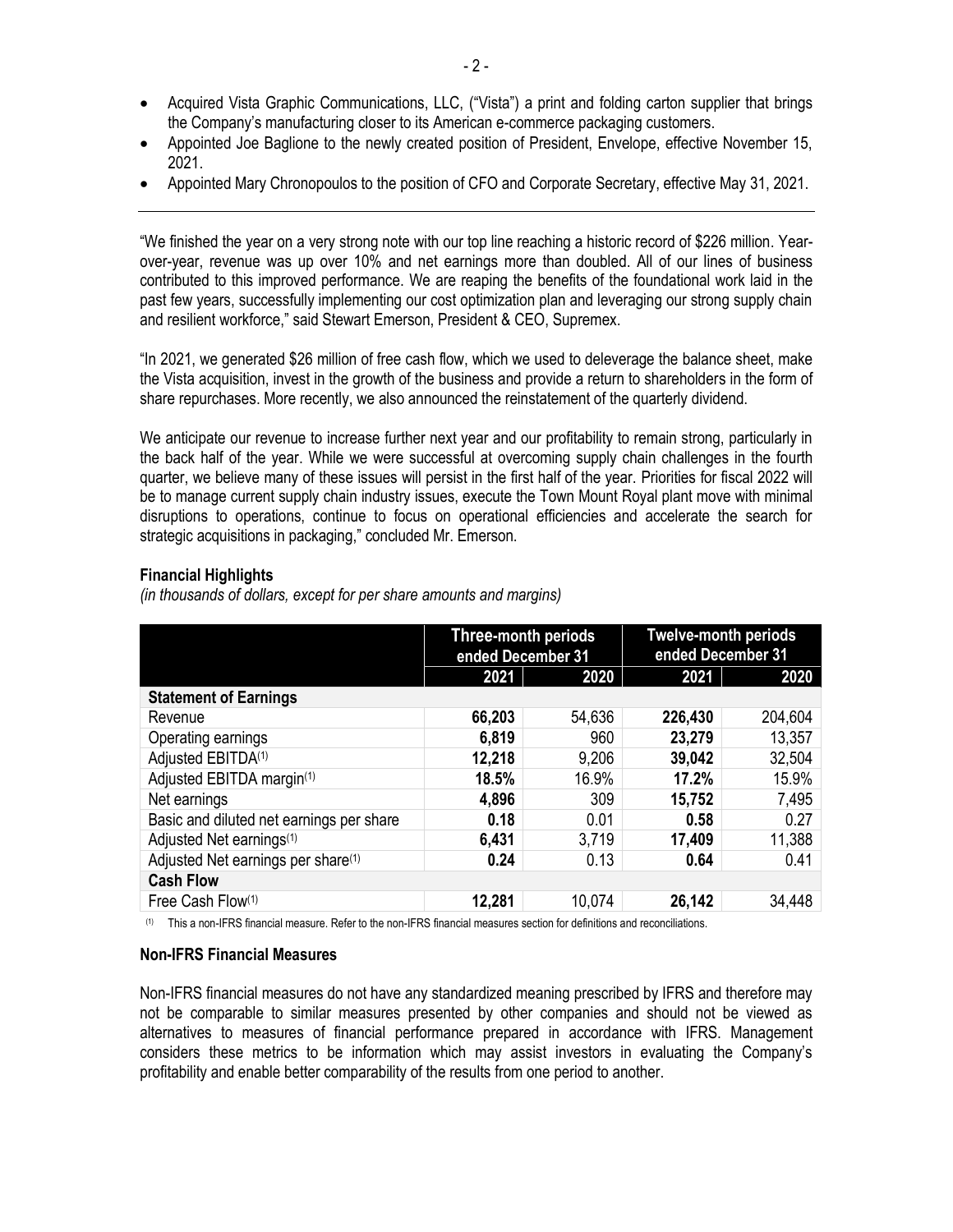These Non-IFRS Financial Measures are defined as follows:

| <b>Non-IFRS Measure</b>                             | <b>Definition</b>                                                                                                                                                                                                                                                                          |
|-----------------------------------------------------|--------------------------------------------------------------------------------------------------------------------------------------------------------------------------------------------------------------------------------------------------------------------------------------------|
| EBITDA                                              | Earnings before financing charges, income tax expense, depreciation of<br>property, plant and equipment and right-of-use assets and amortization of<br>intangible assets.                                                                                                                  |
| Adjusted EBITDA                                     | EBITDA adjusted to remove items of significance that are not in the normal<br>course of operations. These items of significance include, but are not limited to,<br>charges for impairment of assets, restructuring expenses, value adjustment on<br>inventory acquired, acquisition costs |
| <b>EBITDA</b> and adjusted<br><b>EBITDA</b> margins | EBITDA margin or adjusted EBITDA margin is a percentage corresponding to<br>the ratio of EBITDA or Adjusted EBITDA to revenue.                                                                                                                                                             |
| <b>Adjusted Net Earnings</b>                        | Net Earnings excluding items of significance listed above under Adjusted<br>EBITDA, net of income taxes.                                                                                                                                                                                   |
| Adjusted Net earnings<br>per share                  | Diluted earnings per share calculated on the basis of Adjusted Net Earnings.                                                                                                                                                                                                               |
| Free Cash Flow                                      | Net Cash flows related to operating activities according to the consolidated<br>statements of cash flows less net additions to property, plant and equipment and<br>intangible assets.                                                                                                     |

Supremex believes that EBITDA, Adjusted EBITDA and Adjusted Net Earnings are measurements commonly used by readers of financial statements to evaluate a company's operational cash-generating capacity and ability to discharge its financial obligations. Adjusted EBITDA allows readers to appreciate the Company's earnings without effect of non-recurring items making it valuable to assess ongoing operations and to better evaluate the Company's operating profitability when compared to the previous years.

Supremex considers free cash flow to be a good indicator of financial strength and profitability because it shows how much of the cash generated by operations is available for distribution, to repay debt or fund other investments.

The following tables provide the reconciliation of Non-IFRS Financial Measures:

### **Reconciliation of Non-IFRS Performance Measures**

### *Reconciliation of Net earnings to Adjusted EBITDA*

*(in thousands of dollars, except for margins)*

|                                                                          | <b>Three-month periods</b><br>ended December 31 |       | <b>Twelve-month periods</b><br>ended December 31 |        |
|--------------------------------------------------------------------------|-------------------------------------------------|-------|--------------------------------------------------|--------|
|                                                                          | 2021                                            | 2020  | 2021                                             | 2020   |
| <b>Net earnings</b>                                                      | 4,896                                           | 309   | 15,752                                           | 7,495  |
| Income tax expense                                                       | 1,363                                           | 31    | 5,301                                            | 2,789  |
| Net financing charges                                                    | 560                                             | 620   | 2,226                                            | 3,073  |
| Depreciation of property, plant and equipment                            | 1,314                                           | 1,695 | 5,314                                            | 5,442  |
| Depreciation of right-of-use assets                                      | 1,144                                           | 1,060 | 4,830                                            | 5,091  |
| Amortization of intangible assets                                        | 867                                             | 885   | 3,381                                            | 3,356  |
| <b>EBITDA</b>                                                            | 10,144                                          | 4,600 | 36,804                                           | 27,246 |
| Acquisition costs related to business combinations                       |                                                 |       | 164                                              | 97     |
| Asset impairment                                                         | 2,074                                           | 2,770 | 2,074                                            | 2,770  |
| Restructuring expense                                                    |                                                 | 1,836 |                                                  | 1,836  |
| Value adjustment on acquired inventory through a<br>business combination |                                                 |       |                                                  | 555    |
| <b>Adjusted EBITDA</b>                                                   | 12,218                                          | 9,206 | 39,042                                           | 32,504 |
| Adjusted EBITDA Margin (%)                                               | 18.5%                                           | 16.9% | 17.2%                                            | 15.9%  |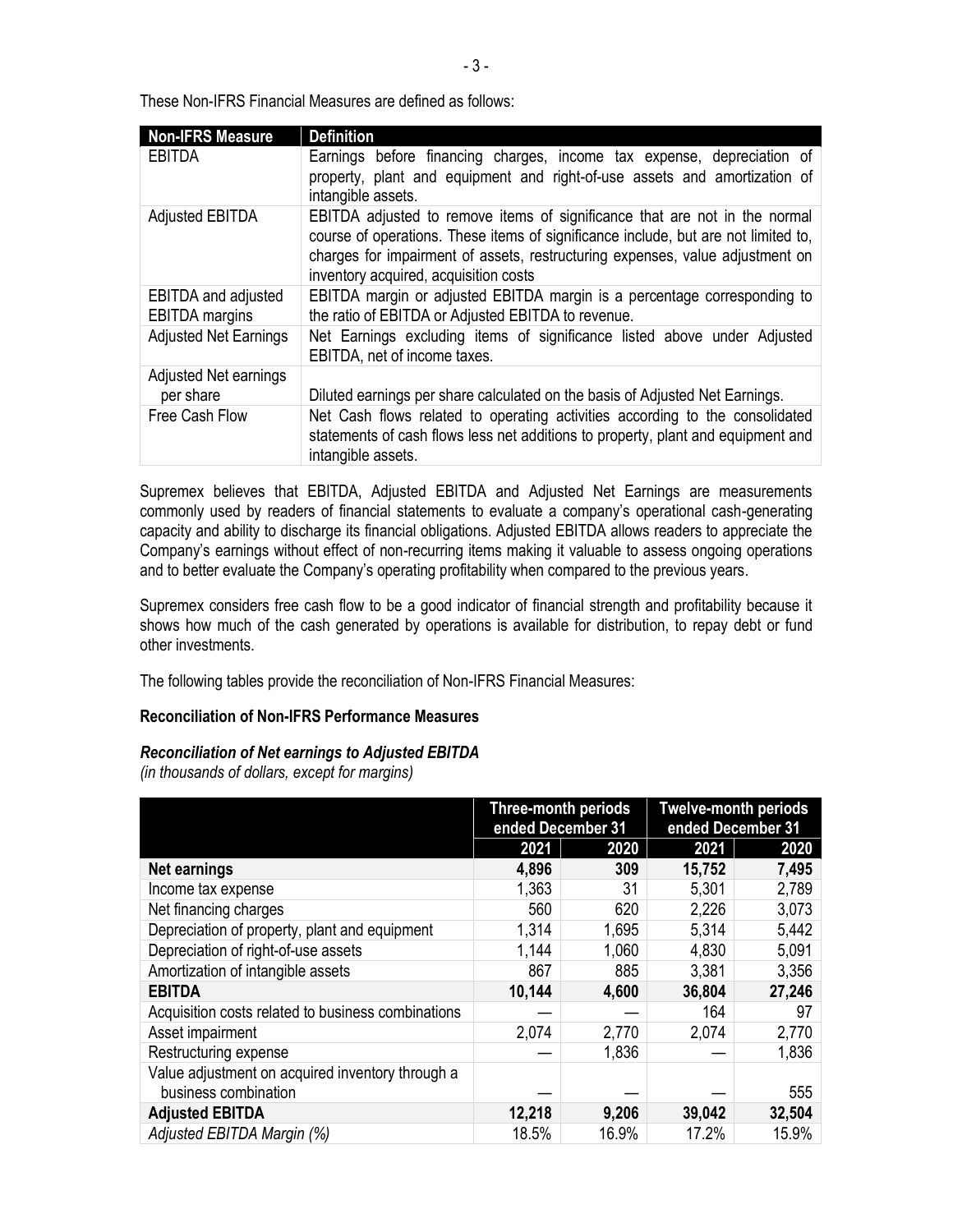# *Reconciliation of Net earnings to Adjusted net earnings and of Net earnings per share to Adjusted net earnings per share*

*(in thousands of dollars, except for per share amounts)*

|                                                 | <b>Three-month periods</b><br>ended December 31 |       | <b>Twelve-month periods</b><br>ended December 31 |        |
|-------------------------------------------------|-------------------------------------------------|-------|--------------------------------------------------|--------|
|                                                 | 2021                                            | 2020  | 2021                                             | 2020   |
| <b>Net earnings</b>                             | 4,896                                           | 309   | 15,752                                           | 7,495  |
| Adjustments, net of income taxes                |                                                 |       |                                                  |        |
| Acquisition costs related to business           |                                                 |       |                                                  |        |
| combinations                                    |                                                 |       | 122                                              | 72     |
| Asset impairment                                | 1,535                                           | 2,051 | 1,535                                            | 2,051  |
| Restructuring expense                           |                                                 | 1,359 |                                                  | 1,359  |
| Value adjustment on acquired inventory through  |                                                 |       |                                                  |        |
| a business combination                          |                                                 |       |                                                  | 411    |
| <b>Adjusted net earnings</b>                    | 6,431                                           | 3,719 | 17,409                                           | 11,388 |
|                                                 |                                                 |       |                                                  |        |
| Net earnings per share                          | 0.18                                            | 0.01  | 0.58                                             | 0.27   |
| Adjustments, net of income taxes, in dollar per |                                                 |       |                                                  |        |
| share                                           | 0.06                                            | 0.12  | 0.06                                             | 0.14   |
| Adjusted net earnings per share                 | 0.24                                            | 0.13  | 0.64                                             | 0.41   |

# **Reconciliation of Cash flows related to operating activities to Free Cash Flow**

*(in thousands of dollars)*

|                                                   | Three-month periods<br>ended December 31 |        | <b>Twelve-month</b><br>periods ended<br>December 31 |          |
|---------------------------------------------------|------------------------------------------|--------|-----------------------------------------------------|----------|
|                                                   | 2021                                     | 2020   | 2021                                                | 2020     |
| Cash flows related to operating activities        | 13,821                                   | 10,965 | 29,996                                              | 37,025   |
| Net acquisitions of property, plant and equipment | (1, 132)                                 | (808)  | (3,304)                                             | (2, 117) |
| Net acquisitions of intangible assets             | (408)                                    | (83)   | (550)                                               | (460)    |
| <b>Free Cash Flow</b>                             | 12,281                                   | 10,074 | 26,142                                              | 34,448   |

# **Summary of three-month period ended December 31, 2021**

### *Revenue*

Total revenue for the three-month period ended December 31, 2021, was \$66.2 million, representing an increase of \$11.6 million, or 21.2%, from the equivalent quarter of 2020.

### *Envelope Segment*

Revenue was \$46.7 million, representing an increase of \$6.2 million, or 15.3%, from \$40.5 million in the equivalent quarter of 2020. The envelope segment represented 70.5% of the Company's revenue in the quarter, down from 74.1% during the equivalent period of last year.

### Canadian Envelope

Revenue was \$26.7 million, representing a decrease of \$0.8 million, or 2.8%, from \$27.5 million in the fourth quarter of 2020. The volume of units declined by 12.6% due in part to timing, as capacity was allocated to service new businesses opportunities in the U.S. In addition, the long-term secular decline continued to affect the envelope market. The volume shortfall was partially offset by the increase in average selling prices, which rose by 11.2% from last year's comparable period, primarily resulting from price increases swiftly implemented to reflect rising input cost inflation and changes in the product mix. Canada Post's latest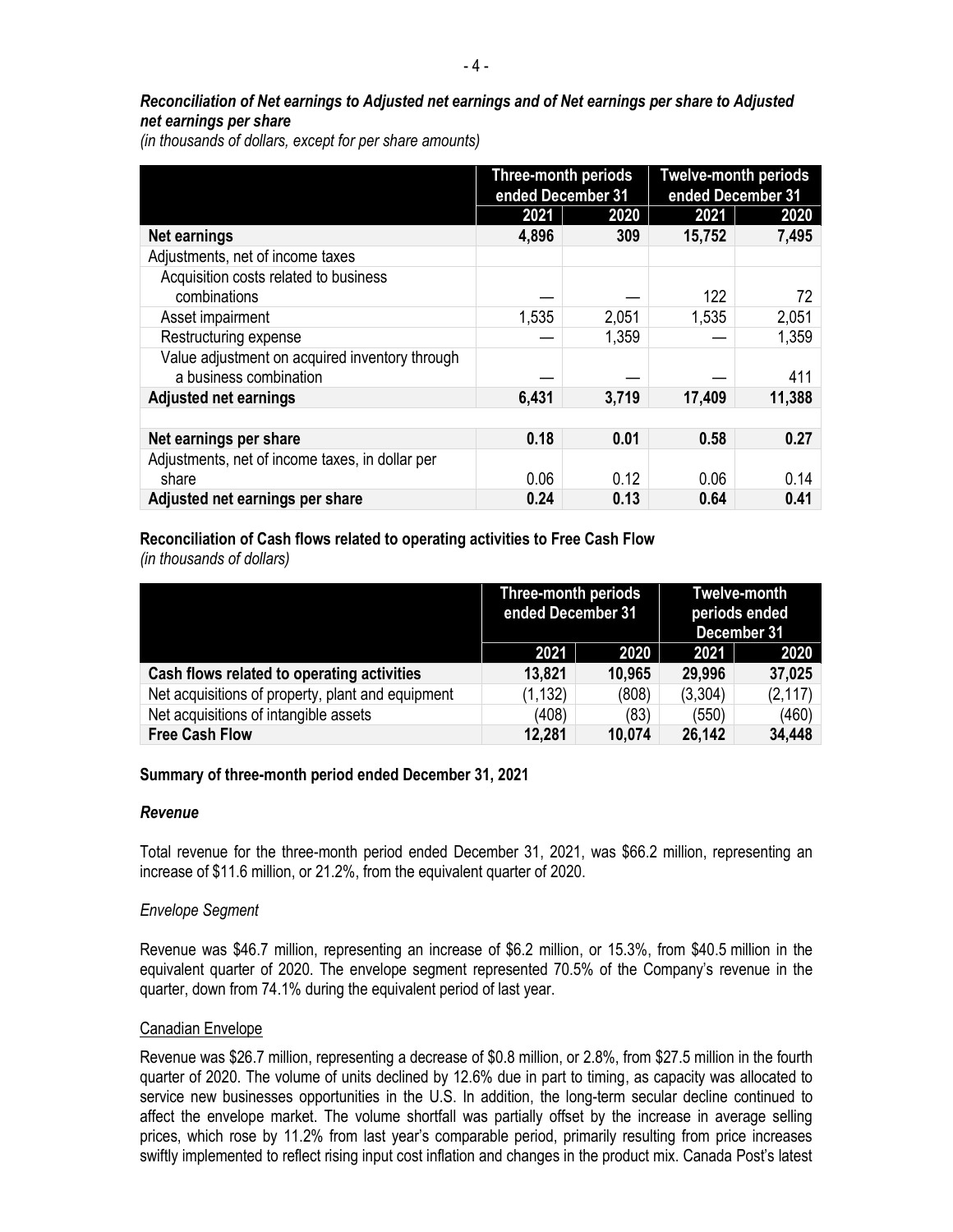published financial results, for the period ended October 2, 2021, indicated that Transaction Mail volumes were down 0.2% year-over-year<sup>2</sup> as the federal election mailing was more than offset by businesses increasingly using digital communication rather than the Lettermail service, a trend precipitated by COVID-19.

# U.S. Envelope

Revenue was \$19.9 million, representing an increase of \$6.9 million, or 53.5%, from \$13.0 million in the fourth quarter of 2020. The volume of units sold increased by 53.7% from efforts dedicated to increase penetration of the U.S. envelope market and from the rebound in demand in recent quarters from certain channels that were more affected by the pandemic and lockdown measures. The Company's strong supply chain and dedicated workforce, on both sides of the border also played in its favor. Average selling prices in Canadian dollars decreased by 0.1%, mainly resulting from a negative foreign exchange translation effect and the change in product mix. For comparison, the U.S. Postal Service's last published results, for the period ended December 31, 2021, indicated that the First-Class Mail volumes were down 3.8%<sup>3</sup> .

# *Packaging & Specialty Products Segment*

Revenue was \$19.6 million, an increase of \$5.4 million, or 38.0%, from \$14.2 million in the corresponding quarter of 2020. The increase resulted mainly from the contribution of the Vista acquisition concluded on March 8, 2021, coupled with organic growth across all lines of the packaging business. Packaging and specialty products represented 29.5% of the Company's revenue in the quarter, up from 25.9% during the equivalent period of last year.

# *EBITDA<sup>4</sup> and Adjusted EBITDA***<sup>4</sup>**

# *Consolidated EBITDA and Adjusted EBITDA*

EBITDA was \$10.1 million, up \$5.5 million, from \$4.6 million in the fourth quarter last year. Adjusted EBITDA was \$12.2 million, up \$3.0 million, or 32.7%, from \$9.2 million in the fourth quarter of 2020. This increase resulted from higher revenue in both segments, driven by increased volume and sales prices, and operational efficiencies derived from the cost optimizations plan. It was partially offset by the higher cost of materials and the winding down of the CEWS and CERS programs (no subsidies recorded in the fourth quarter ended December 31, 2021 compared to \$1.1 million of subsidies recorded for the same period last year). Adjusted EBITDA margins increased to 18.5% of revenue, compared to 16.9% in the equivalent quarter of 2020.

### *Segment EBITDA and Adjusted EBITDA*

### Envelope Segment

 $\overline{a}$ 

Adjusted EBITDA was \$8.0 million, up 12.8%, or \$0.9 million, from \$7.1 million in the fourth quarter of 2020. This increase was primarily due to higher revenue, driven by increased volume and sales prices, and operational efficiencies derived from the cost optimizations plan, partially offset by an unfavorable product mix. On a percentage of segmented revenue, Adjusted EBITDA from the envelope segment was 17.1%, down from 17.5% in the equivalent period of 2020.

### Packaging & Speciality Products Segment

Adjusted EBITDA was \$6.2 million, up 166.8% or \$3.9 million, from \$2.3 million in the fourth quarter of 2020. This significant increase is mainly explained by higher revenue, driven by increased volume and sales prices, the contribution of the Vista acquisition and a favorable product mix. On a percentage of segmented

<sup>2</sup> [Canada Post, 2021 Third Quarter Financial Report.](https://www.canadapost-postescanada.ca/cpc/doc/en/news-and-media/2021_Q3_report_EN.pdf)

<sup>3</sup> [U.S. Postal Service press release dated February 8, 2022 on first quarter 2022 results.](https://about.usps.com/newsroom/national-releases/2022/0208-usps-reports-first-quarter-fiscal-year-2022-results.htm)

<sup>4</sup> This is a non-IFRS financial measure. Refer to the non-IFRS financial measures section for definitions and reconciliations.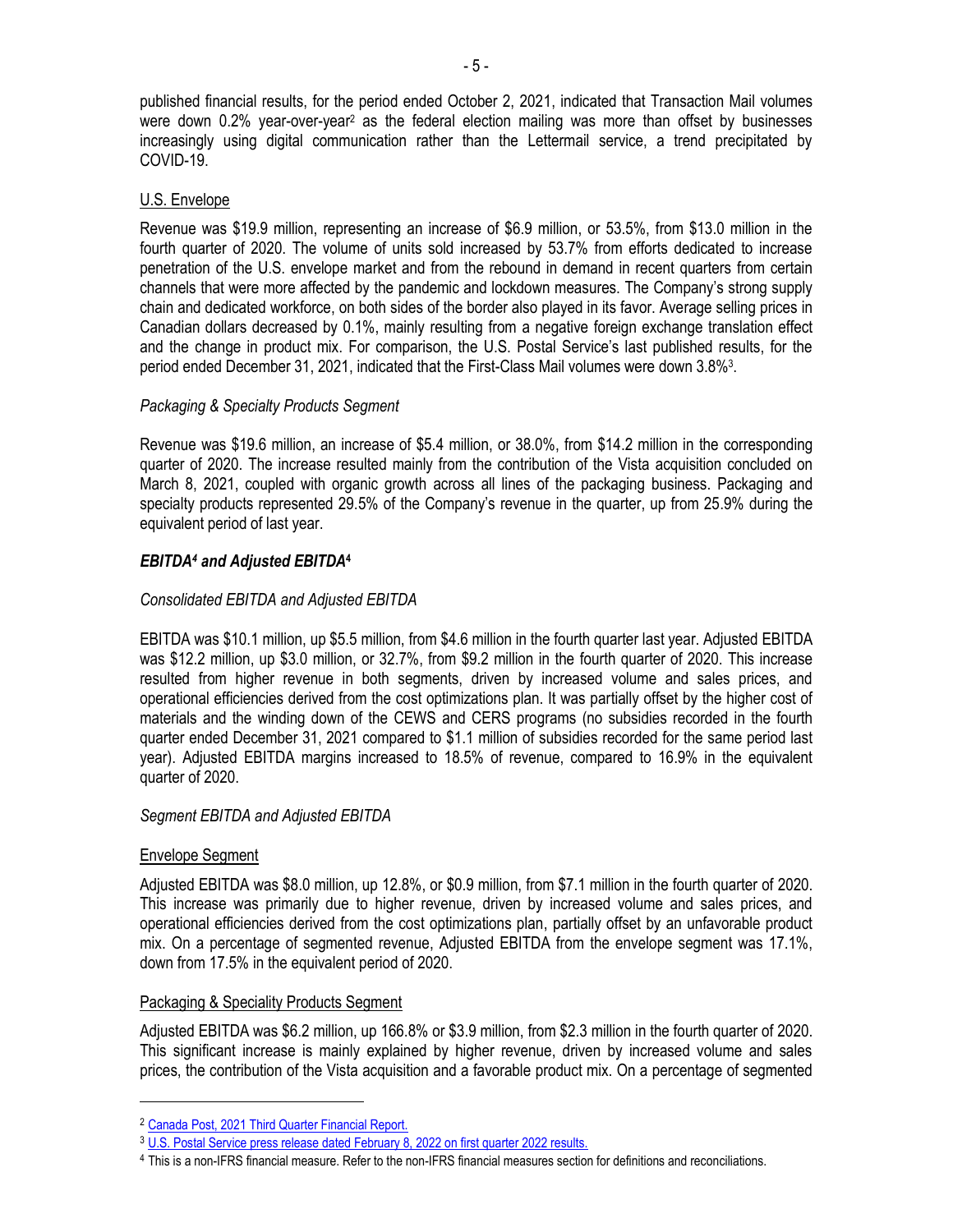revenue, Adjusted EBITDA from the packaging and specialty operations was 31.7%, compared to 16.4% in the equivalent period of 2020.

#### Corporate and unallocated costs

The Corporate and unallocated costs was \$2.0 million compared to \$0.2 million in the fourth quarter of 2020 which includes the contribution of \$1.1 million from the CEWS and CERS programs. Excluding the subsidies, corporate and unallocated costs in the fourth quarter of 2020 would have been \$1.3 million. The increase of \$0.7 million resulted from higher remuneration related expenses and other non-allocated corporate expenses.

#### *Asset Impairment*

In the fourth quarter of 2021 and 2020, a non-cash asset impairment charge of \$2.1 million and \$2.8 million, respectively, was recorded related to the corrugated box packaging business.

### *Net Earnings and Adjusted Net Earnings<sup>5</sup>*

Net Earnings were \$4.9 million (or \$0.18 per share) for the three-month period ended December 31, 2021, compared to \$0.3 million (or \$0.01 per share) for the equivalent period last year. Adjusted Net Earnings were \$6.4 million (or \$0.24 per share) for the three-month period ended December 31, 2021, compared to \$3.7 million (or \$0.13 per share) for the equivalent period in 2020.

#### **Summary of the twelve-month period ended December 31, 2021**

#### *Revenue*

Total revenue for the twelve-month period ended December 31, 2021, reached \$226.4 million, a 10.7% increase from \$204.6 million for the twelve-month period ended December 31, 2020.

### *Envelope Segment*

Revenue from the envelope segment was \$157.2 million, an increase of \$10.7 million, or 7.3%, from \$146.5 million in the comparable period of 2020.

#### Canadian Envelope

Revenue was \$98.4 million, an increase of 0.8%, or \$0.8 million, from \$97.6 million during the twelve-month period ended December 31, 2020. Average selling prices increased by 6.6%, primarily from price increases implemented during the year. This growth was partially offset by a volume decrease of 5.4%, mainly due to the secular decline of the envelope market and to timing, as capacity in Canada was allocated to service new businesses opportunities in the U.S. in the fourth quarter of 2021.

### U.S. Envelope

 $\overline{a}$ 

Revenue was \$58.8 million, an increase of 20.3%, or \$9.9 million, from \$48.9 million in the equivalent period of 2020. The volume of units sold increased by 25.0% from efforts dedicated to increase the Company's market share in the U.S. envelope market and the continued effect of the COVID-19 economic rebound. The Company's strong supply chain and dedicated workforce, on both sides of the border also played in its favor. This growth was partially offset by the 3.7% decrease in average selling prices in Canadian dollars resulting from a negative foreign exchange translation effect and the change in product mix.

<sup>5</sup> This is a non-IFRS financial measure. Refer to the non-IFRS financial measures section for definitions and reconciliations.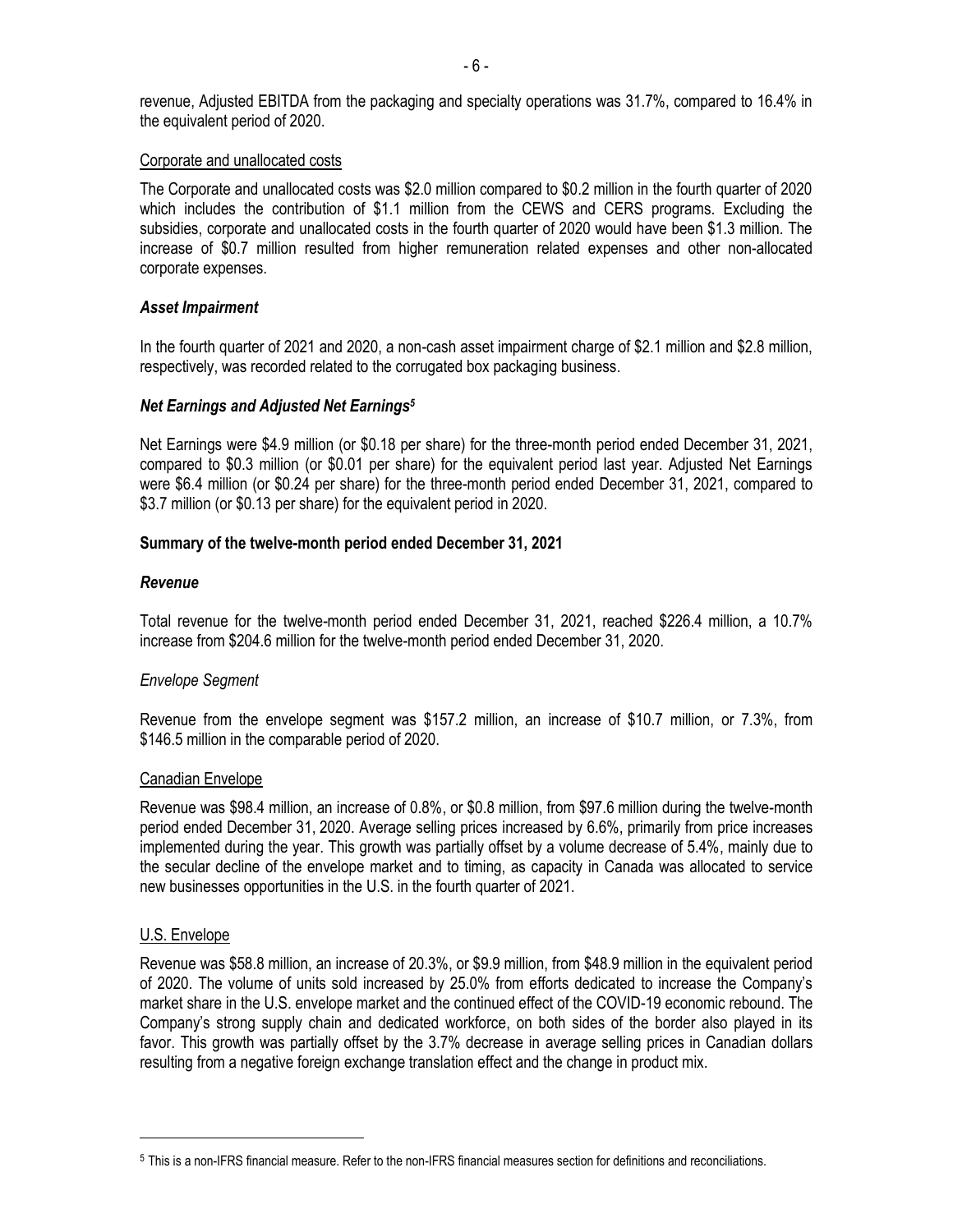#### *Packaging & Specialty Products Segment*

Revenue was \$69.2 million, an increase of 19.2%, or \$11.1 million, from \$58.1 million in the equivalent period of the prior year. Revenue growth came mainly from the acquisition of Vista and organic growth across all business lines.

## *EBITDA<sup>6</sup> and Adjusted EBITDA***<sup>6</sup>**

### *Consolidated EBITDA and Adjusted EBITDA*

EBITDA increased by 35.1%, or \$9.6 million, to \$36.8 million in the twelve-month period ended December 31, 2021, from \$27.2 million in the equivalent period of 2020. Adjusted EBITDA increased by 20.1%, or \$6.5 million, to \$39.0 million in the twelve-month period ended December 31, 2021, from \$32.5 million last year. This increase results from higher revenue in both segments, driven by increased volume and sales prices, operational efficiencies derived from cost optimizations, improvements in folding carton manufacturing activities and slightly higher recorded subsidies (\$2.1 million in 2021 versus \$2.0 million for the same period last year). It was partially offset by higher cost of materials. Adjusted EBITDA margins increased to 17.2% of revenue, compared to 15.9% in the equivalent period of 2020.

#### *Segment EBITDA and Adjusted EBITDA*

#### Envelope Segment

Adjusted EBITDA was \$28.5 million, up 11.7%, or \$3.0 million, from \$25.5 million in the equivalent period of 2020. This increase is mainly due to higher revenue, driven by increased volume and sales prices and operational efficiencies derived from the cost optimizations plan. On a percentage of segmented revenue, Adjusted EBITDA from the envelope segment was 18.1%, up from 17.4% in the equivalent period of 2020.

#### Packaging & Specialty Products Segment

Adjusted EBITDA was \$13.6 million, up 59.6%, or \$5.1 million, from \$8.5 million in the comparable period of 2020 primarily due to higher revenue, driven by increased volume and sales prices, the contribution of the Vista acquisition, efficiency gains in the folding carton division and a favorable product mix. On a percentage of segmented revenue, Adjusted EBITDA from the packaging and specialty operations was 19.7%, compared to 14.7% in the equivalent period of 2020.

#### Corporate and unallocated costs

The Corporate and unallocated costs amounted to \$3.1 million compared to \$1.5 million in the fourth quarter of 2020. The increase of \$1.6 million resulted from higher remuneration related expenses and other nonallocated corporate expenses.

### *Asset Impairment*

 $\overline{a}$ 

In the fourth quarter of 2021 and 2020, a non-cash asset impairment charge of \$2.1 million and \$2.8 million, respectively, was recorded related to the corrugated box packaging business.

### *Net Earnings and Adjusted Net Earnings***<sup>6</sup>**

Net Earnings were \$15.8 million (or \$0.58 per share) for the twelve-month period ended December 31, 2021, compared to \$7.5 million (or \$0.27 per share) for the equivalent period in 2020. Adjusted Net Earnings were \$17.4 million (or \$0.64 per share) for the twelve-month period ended December 31, 2021, compared to \$11.4 million (or \$0.41 per share) for the equivalent period in 2020.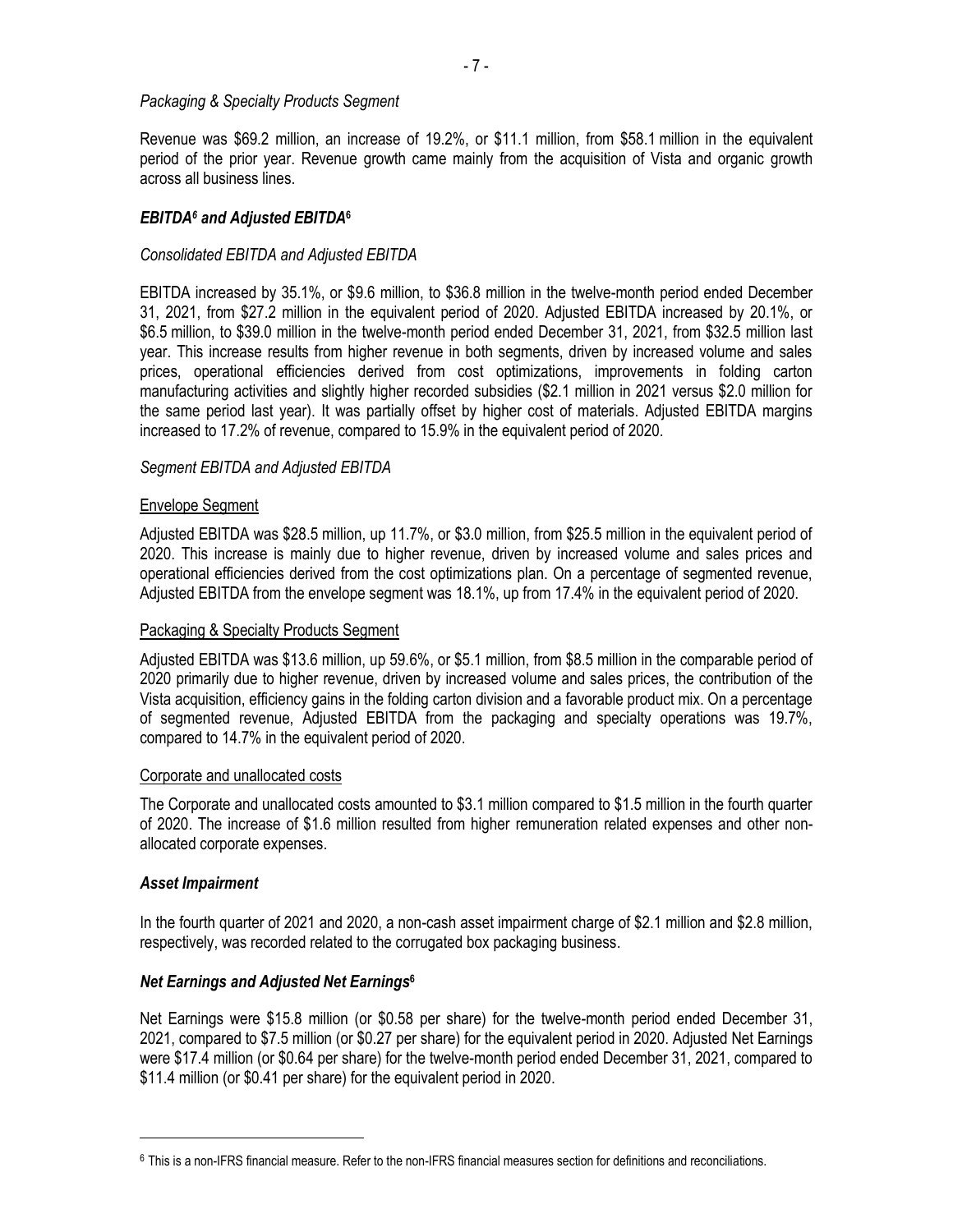## **Liquidity and Capital Resources**

# *Cash Flow*

Net cash flows from operating activities were \$30.0 million during the twelve-month period ended December 31, 2021, compared to \$37.0 million in the equivalent period of 2020. The decrease is mainly attributable to unfavorable movements in working capital particularly in accounts receivable and inventories, partially offset by higher profitability.

Free cash flow*<sup>7</sup>* amounted to \$26.1 million in the twelve-month period ended December 31, 2021, versus \$34.4 million in the corresponding period in 2020, mainly attributable to lower cash flow related to operating activities as described above and higher capex.

# *Normal Course Issuer Bid*

During the three and twelve-month periods ended December 31, 2021, the Company repurchased 406,900 and 1,409,300 common shares for cancellation through the current and prior NCIB, which expired on August 16, 2021, in consideration of \$1,004,924 and \$3,281,030, respectively.

Subsequent to the end of the year, an additional 59,000 shares were purchased for cancellation for total consideration of \$171,419.

# *Debt and Leverage*

The Company's total debt decreased to \$44.5 million as at December 31, 2021, compared to \$56.8 million as at December 31, 2020, in spite of the Vista acquisition concluded on March 8, 2021, for a total consideration of \$2.8 million.

As at December 31, 2021, the total debt to adjusted EBITDA ratio was 1.1x, down from 1.7x at the end of December 31, 2020.

# **Subsequent Events**

 $\overline{a}$ 

- On January 5, 2022, the Board of Directors declared a dividend of \$0.025 per common share, payable on February 15, 2022, to the shareholders of record at the close of business on January 31, 2022.
- On January 6, 2022, Supremex announced the reinstatement of the Company's quarterly dividends after having suspended them in the early months of the pandemic. Starting in the first quarter of 2022, the Board will reinstate its quarterly dividends of \$0.025 per common share.
- On January 11, 2022, Leslie Sutherland, Vice President, People & Culture left Supremex.
- On February 4, 2022, the Company concluded the acquisition of the manufacturing assets and inventory of Niagara Envelope Inc, a regional envelope manufacturer based in Niagara, New York for an approximate cash consideration of \$1,407,000 (US\$1,110,000) including an amount of \$507,000 (US\$400,000) payable over a five-year period subject to the realization of certain pre-established financial targets over that period.
- On February 23, 2022, the Board of Directors declared a quarterly dividend of \$0.025 per common share, payable on April 8, 2022, to the shareholders of record at the close of business on March 24, 2022. This dividend is designated as an "eligible" dividend for the purpose of the Income Tax Act (Canada) and any similar provincial legislation.

<sup>7</sup> This is a non-IFRS financial measure. Refer to the non-IFRS financial measures section for definitions and reconciliations.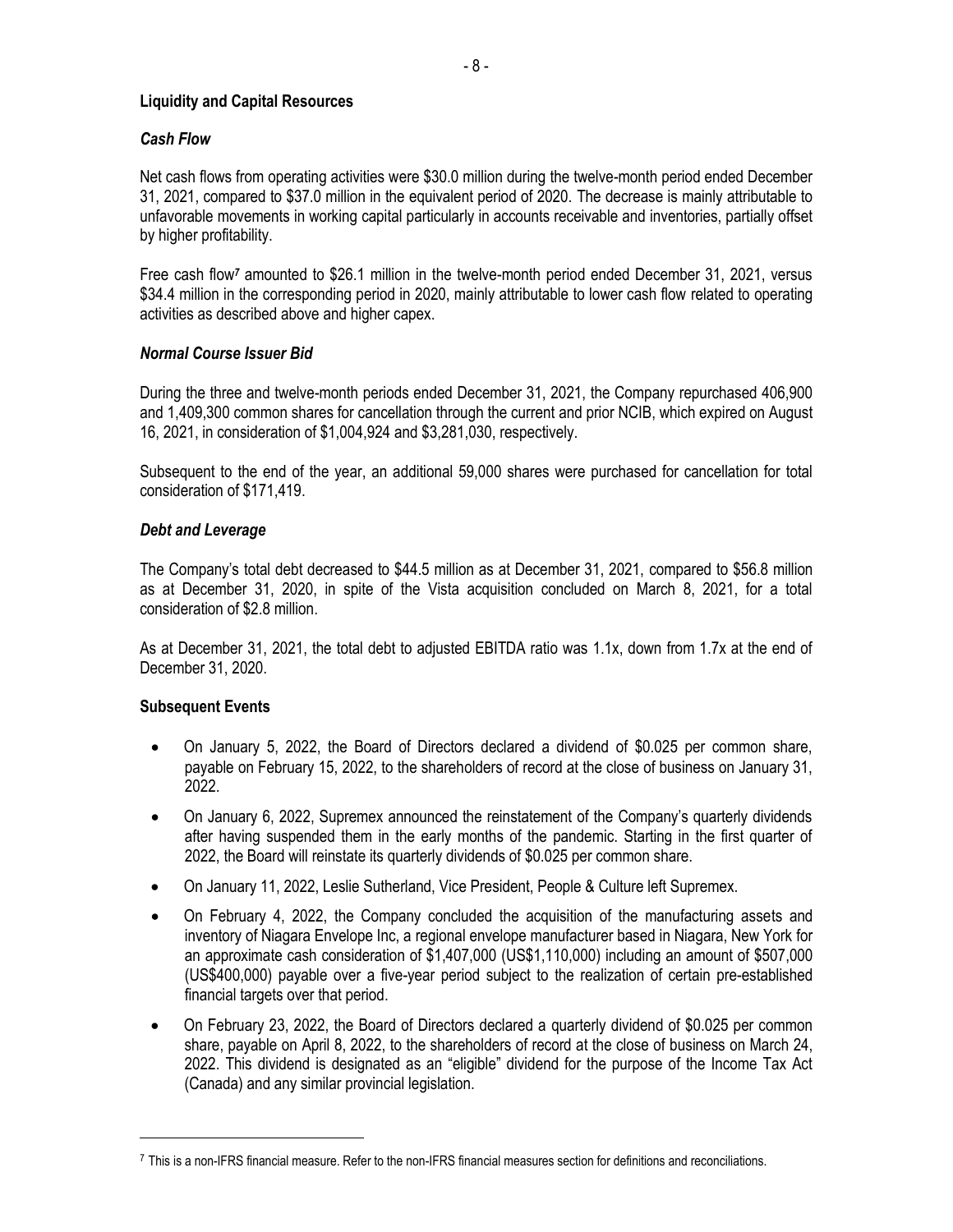## **Outlook**

The Company has solid backlogs and is currently operating at full capacity given the labor at its disposal and its teams continue to successfully pass through input cost inflation. However, the Company is faced with increasingly challenging supply chain issues, primarily related to paper procurement, which is forcing it to reduce or push-out delivery orders creating missed sales opportunities. The envelope acquisition in New York recently completed should help to mitigate this impact in the short term.

In 2022, the Company intends to move its folding carton plant in Town Mount Royal, Quebec to an alternative location necessitated by the expropriation of its current facility for the Royalmount project. The Company will incur one-time costs for the move.

In terms of capital deployment for 2022, the Company expects to pay quarterly dividends, continue to buy back shares in line with its NCIB and invest in capital expenditures. The Company also continues to look for strategic acquisitions in the packaging segment.

# **February 24, 2022 – Fourth Quarter and fiscal year 2021 Results Conference Call:**

A conference call to discuss the Company's results for the fourth quarter and fiscal year ended December 31, 2021 will be held Thursday, February 24, 2022 at 11:00 a.m. (Eastern Time).

A live broadcast of the Conference Call will be available on the Company's website, in the Investors section under Webcast.

To participate (professional investment community only) or to listen to the live conference call, please dial the following numbers. We suggest that participants call-in at least 5 minutes prior to the scheduled start time:

| • Confirmation Number:                         | 8256335       |
|------------------------------------------------|---------------|
| • Local participants (Montreal area), dial:    | 438 803-0546  |
| • International participants, dial:            | 438 803-0546  |
| • North-American participants, dial toll-free: | 1888 440-2009 |

A replay of the conference call will be available on the Company's website in the Investors section under Webcast. To listen to a recording of the conference call, please call toll-free 1 800 770-2030 or 647-362-9199 and enter the code 8256335 #. The recording will be available until Thursday, March 3, 2022.

### **Forward-Looking Information**

This press release contains "forward-looking information" within the meaning of applicable Canadian securities laws, including (but not limited to) statements about the EBITDA, Adjusted EBITDA, Adjusted Net Earnings, Adjusted Net Earnings, Free Cash Flow and future performance of Supremex and similar statements or information concerning anticipated future results, circumstances, performance or expectations. Forward-looking information may include words such as anticipate, assumption, believe, could, expect, goal, guidance, intend, may, objective, outlook, plan, seek, should, strive, target and will. Such information relates to future events or future performance and reflects current assumptions, expectations and estimates of management regarding growth, results of operations, performance, business prospects and opportunities, Canadian economic environment and liability to attract and retain customers. Such forward-looking information reflects current assumptions, expectations and estimates of management and is based on information currently available to Supremex as at the date of this press release. Such assumptions, expectations and estimates are discussed throughout the MD&A for the twelve-month period ended December 31, 2021. Supremex cautions that such assumptions may not materialize and that current economic conditions, including all of the current uncertainty resulting from the ongoing COVID-19 health